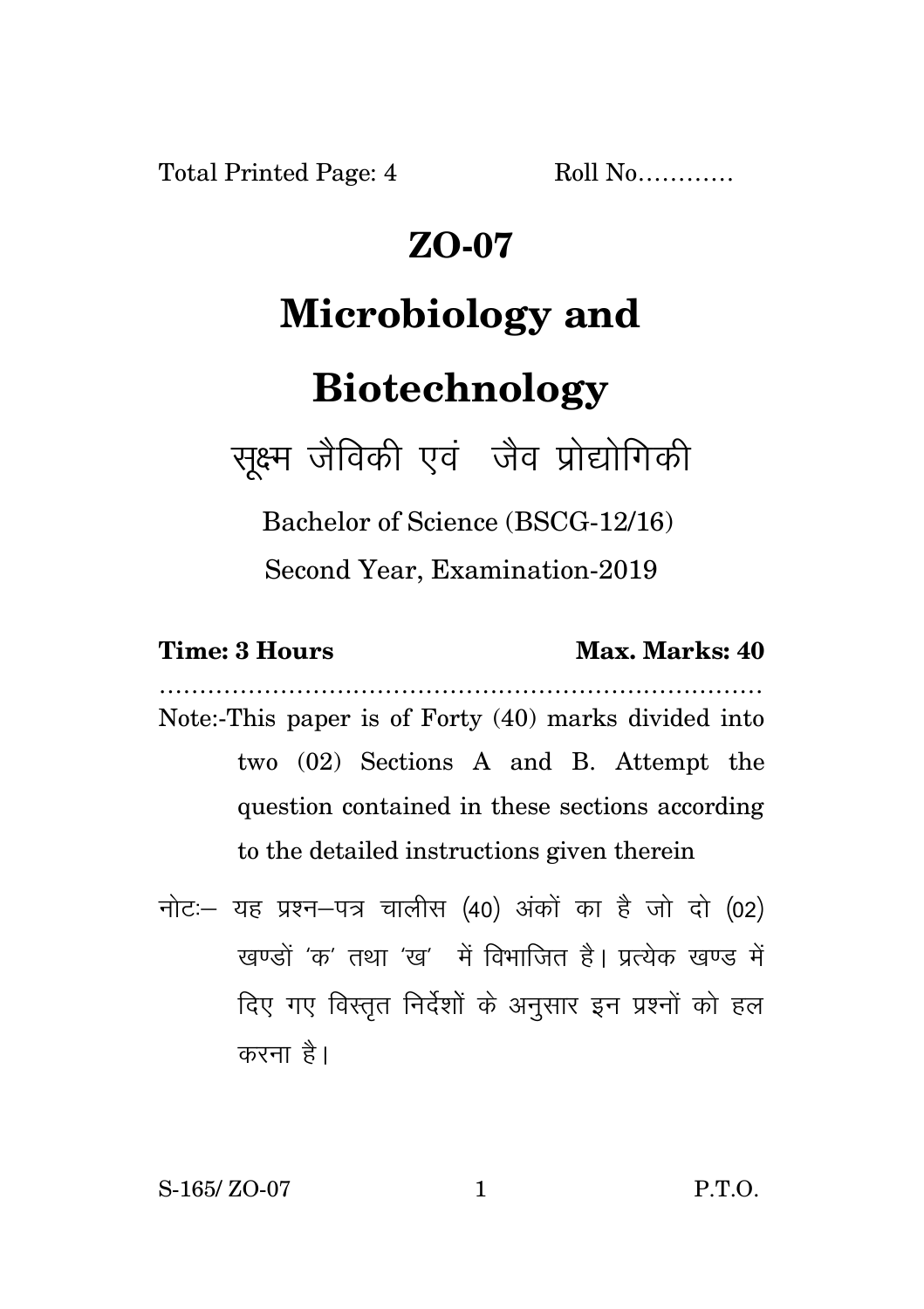#### Section-A (खण्ड–क)

(Long Answer Type Question) (दीर्घ उत्तरीय प्रश्न)

- Note:- Section-A contains Three (03) long answertype questions of Ten (10) marks each. Learners are required to answer any Two  $(02)$  questions only.  $(2 \times 10=20)$
- नोट: खण्ड 'क' में तीन (03) दीर्घ उत्तरीय प्रश्न दिये गये हैं। प्रत्येक प्रश्न के लिए दस (10) अंक निर्धारित हैं। शिक्षार्थियों को इन में से केवल दो (02) प्रश्नों के उत्तर टेने हैं।
- 1. Give an elaborated account of various culture media used to culture microbes? सूक्ष्मजीवों के संवर्धन में प्रयोग किये जाने वाले विभिन्न संवर्धन माध्यमों की विस्तुत व्याख्या कीजिए।
- 2. Write an essay on the importance of microbiology? सूक्ष्मजीव विज्ञान के महत्व पर निबन्ध लिखिये।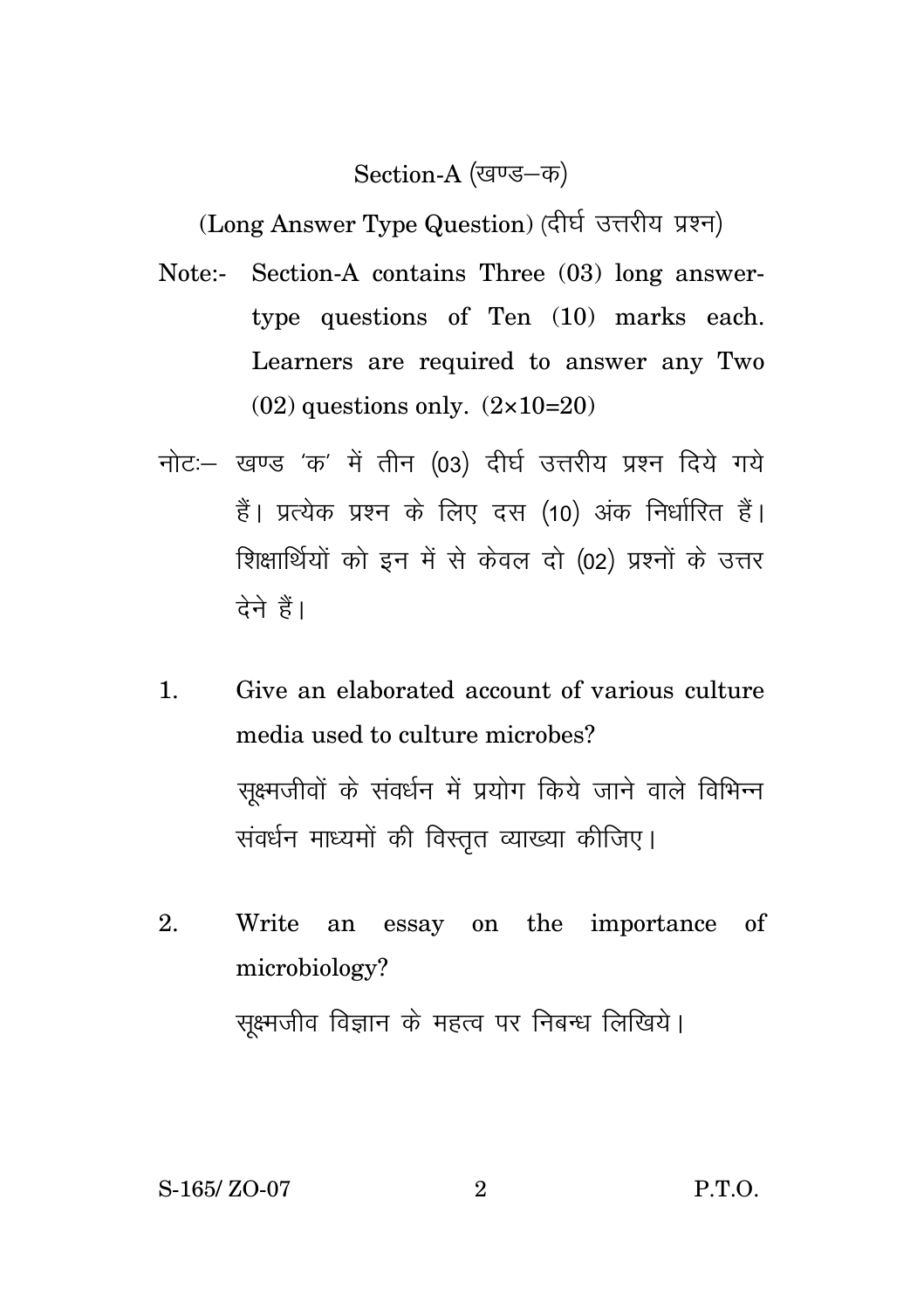3. What if genetic engineering? Discuss it role in human welfare? आनुवांशिक अभियांत्रिकी क्या है? मानव कल्याण में इसकी भूमिका की व्याख्या कीजिये।

Section-B (खण्ड-ख)

(Short Answer Type Question) (लघुउत्तरीय प्रश्न)

- Note:- Section-B contains six (06) short answer type questions of five (05) marks each. Learners are required to answer any four (04) questions only.  $(5 \times 4=20)$
- नोट: खण्ड 'ख' में छः (06) लघु उत्तरीय प्रश्न दिये गये हैं। प्रत्येक प्रश्न के लिए पाँच (05) अंक निर्धारित हैं। शिक्षार्थियों को इन में से केवल चार (04) प्रश्नों के उत्तर देने हैं।
- 1. Explain Gram positive and Gram negative bacteria with examples? ग्राम धनात्मक एवं ग्राम ऋणात्मक बैक्टीरिया का उदाहरण सहित वर्णन कीजिये।

S-165/ ZO-07 3 P.T.O.